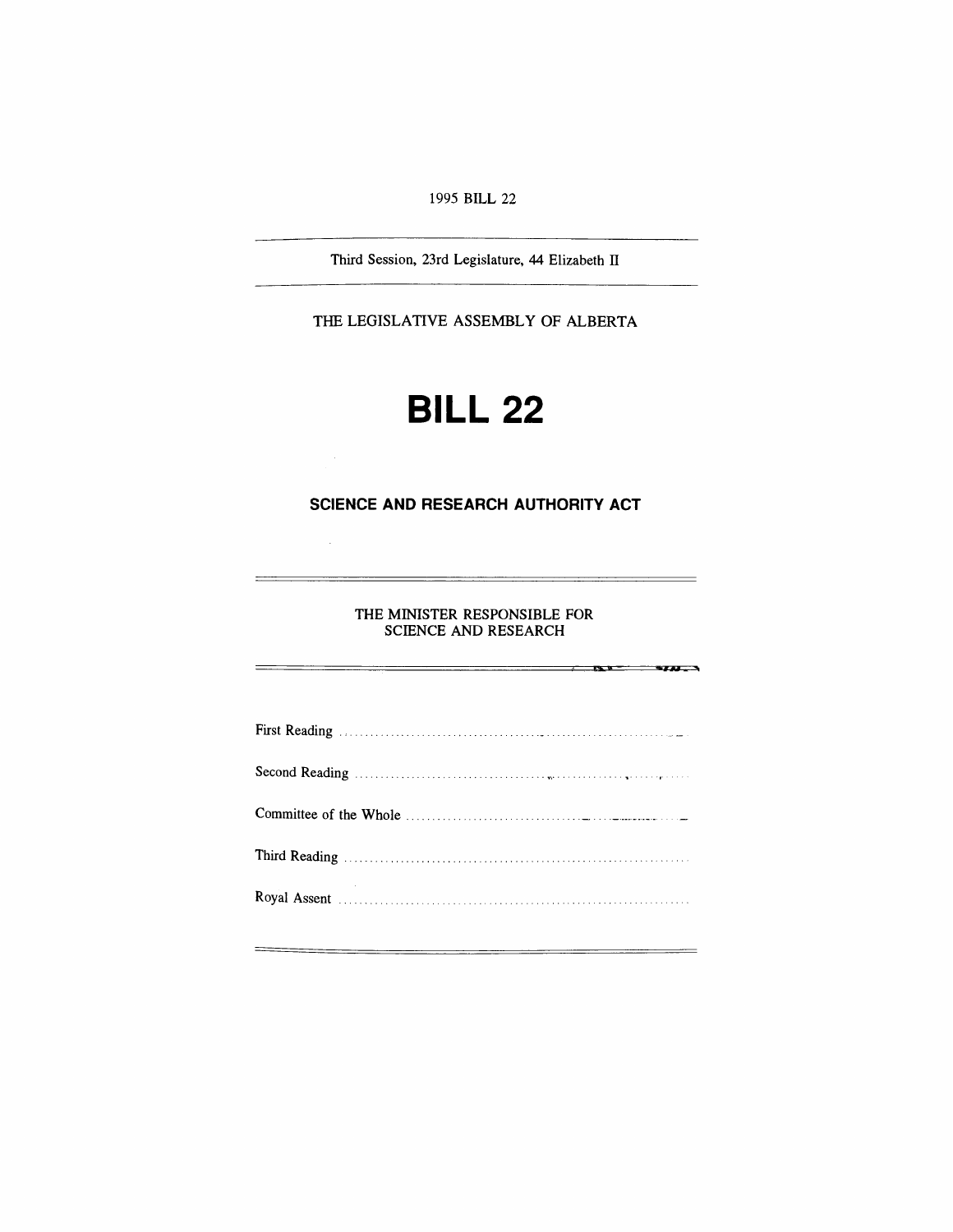*Bill 22*

## *BILL 22*

#### *1995*

## *SCIENCE AND RESEARCH AUTHORITY ACT*

*(Assented to , 1995)*

#### *Table ofContents*

| Definitions       |    |
|-------------------|----|
| Board             |    |
| Powers            |    |
| Duties            |    |
| By-laws           |    |
| Fund              | 6  |
| Payment from Fund |    |
| Panel             | 8  |
| Regulations       | 9  |
| Fiscal year       | 10 |
| Annual report     |    |
| Repeal            | 12 |
| Coming into force | 13 |

*Definitions <sup>1</sup> In this Act,*

- *(a) "Board" means the Science and Research Authority Board established under section 2;*
- *(b) "Fund" means the Science and Research Fund established under section 6;*
- *(c) "Minister" means the Minister determined under section 16 of the Government Organization Act as the Minister responsible for this Act;*
- *(d) "Panel" means the International Expert Review Panel appointed under section 8.*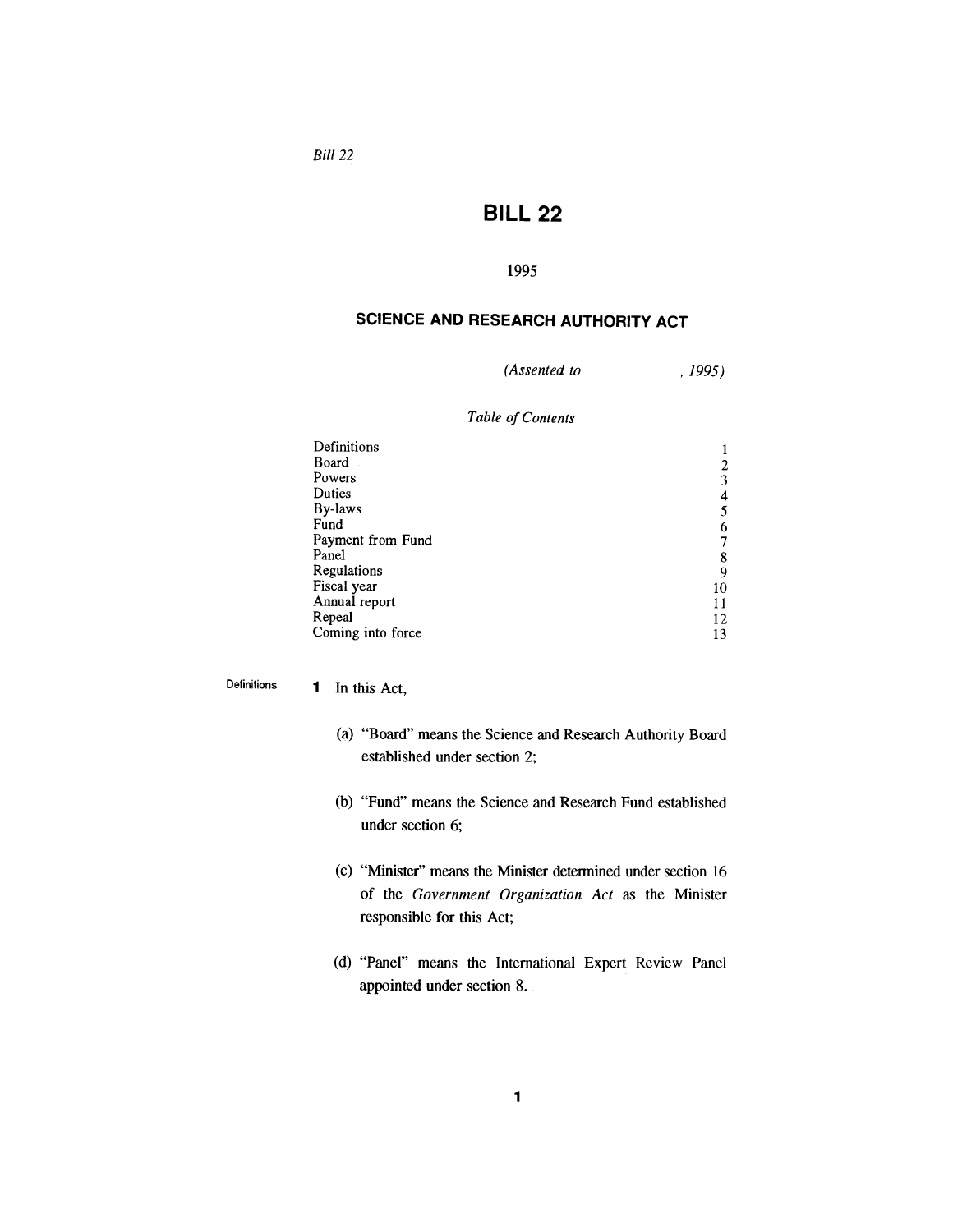*Board 2(1) The Science and Research Authority Board is established as a corporation consisting of not more than 20 members appointed by the Lieutenant Governor in Council.*

> *(2) The Lieutenant Governor in Council may designate one of the members of the Board to act as chair and another to act as vice-chair.*

> *(3) The Lieutenant Governor in Council may prescribe the terms of office of any members of the Board and the terms of office of the chair and vice-chair.*

> *(4) The members of the Board who are not employees of the Government may be paid remuneration and may receive reasonable living and travelling expenses while away from their ordinary places of residence in the course of their duties as members of the Board at the rates prescribed by the Lieutenant Governor in Council.*

*(5) Section 16 of the Interpretation Act applies to the Board.*

*Powers 3 In addition to the powers it has under section 16 of the Interpretation Act, the Board may*

- *(a) solicit and receive donations, and*
- *(b) with the approval of the Minister, charge fees for any service, material or program provided by the Board.*
- *4 The Board, at the direction of the Minister, is to*

*Duties*

*(a) stimulate research and development and related scientific activities in Alberta;*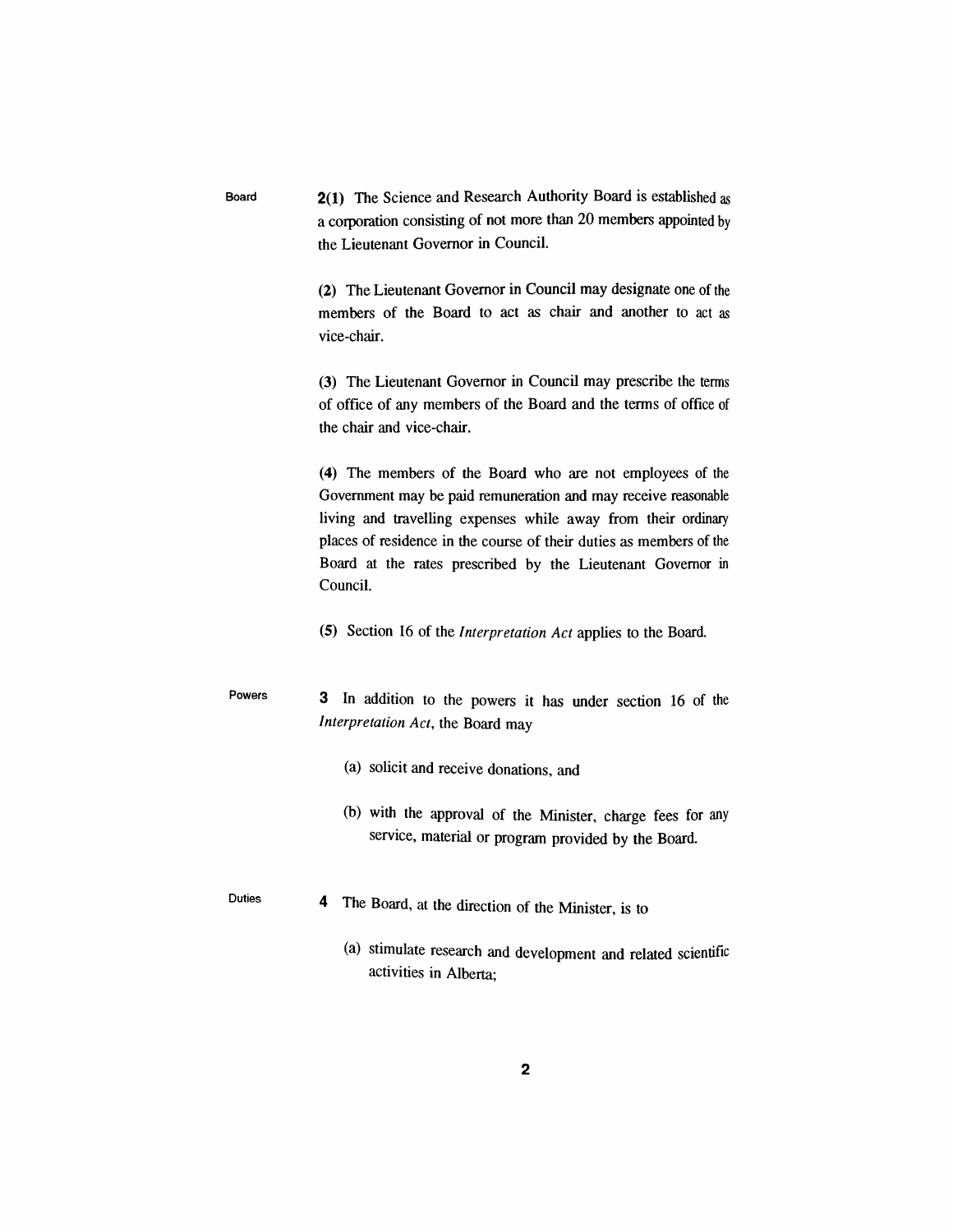- *(b) develop a science and research policy and priorities that are compatible with the economic and social policies and priorities of the Government;*
- *(c) conduct an annual review and evaluation of all Government science and research policies, priorities and programs and their compatibility with the economic and social policies and priorities of the Government and recommend to Executive Council the amount of public money that a program should receive;*
- *(d) develop and monitor a financial management plan for the science and research investments of the Government that maximizes returns to economic and social development, minimizes duplication and promotes co-operation;*
- *(e) promote communication on matters related to science and research among the science and research community, business community and general public;*
- *(f) encourage the science and research community and infrastructure in Alberta to attain international excellence to enable Alberta to be internationally competitive;*
- *(g) evaluate applications for grants under this Act;*
- *(h) carry out any other activities related to science and research that the Minister or the Board considers appropriate.*
- *By-laws 5(1) The Board may, with the approval of the Minister, make by-laws respecting the conduct of the business and affairs of the Board.*

*(2) The Regulations Act does not apply to by-laws under subsection (1).*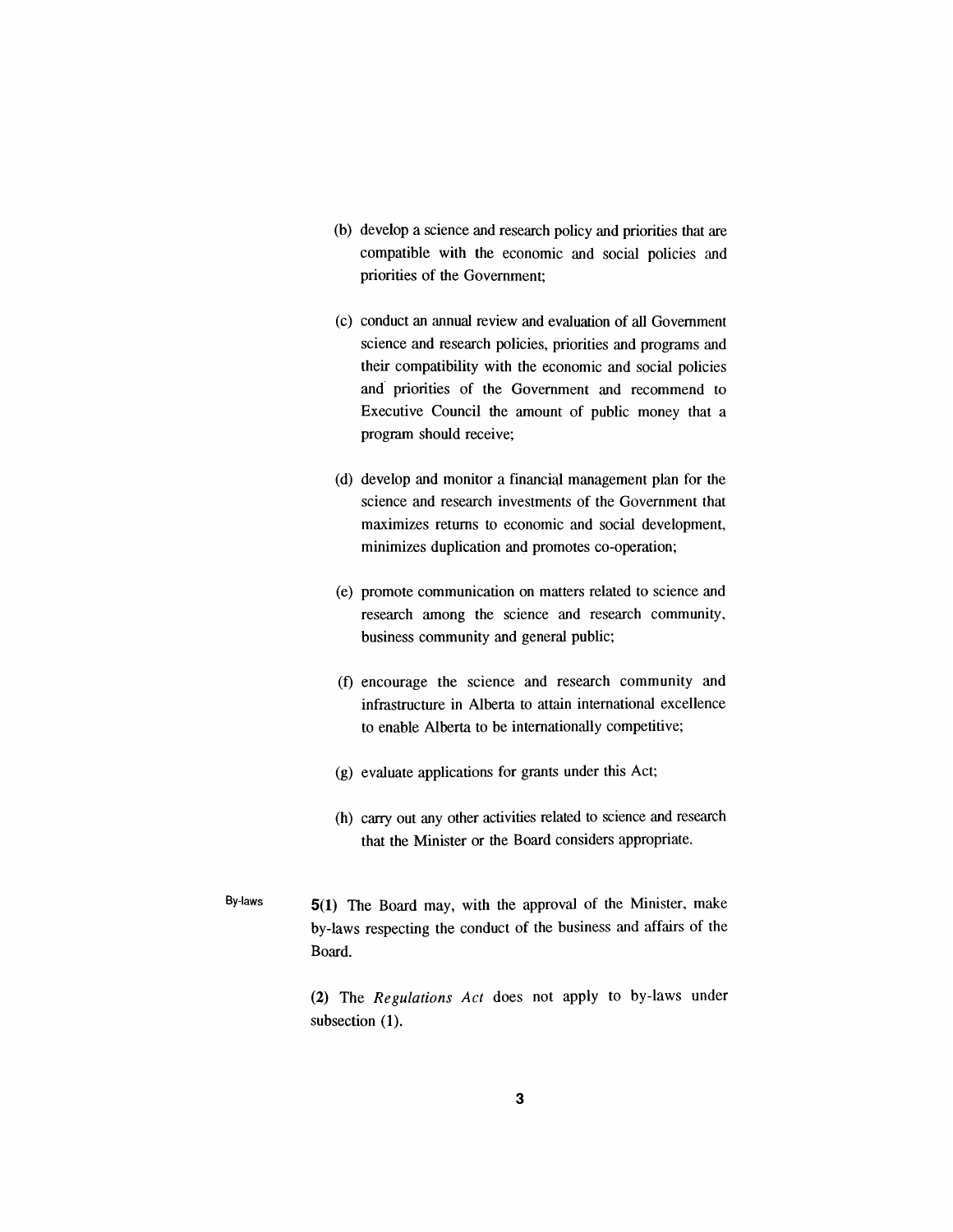## *Fund 6(1) The Science and Research Fund is established, into which must be deposited*

- *(a) all money from time to time voted by the Legislature for the purposes of the Board,*
- *(b) all money received pursuant to section 3(a) and (b),*
- *(c) all repayments referred to in section 9(l)(d), and*
- *(d) all income received by the Board and all money derived from property owned by the Board.*
- *(2) The Provincial Treasurer*
	- *(a) is to hold and administer the Fund, and*
	- *(b) may, on behalf of the Fund, be a depositor in the Consolidated Cash Investment Trust Fund under the Financial Administration Act.*
- *(3) The income of the Fund accrues to and forms part of the Fund.*

*(4) The Provincial Treasurer must, as soon as practicable after the end of each fiscal year of the Crown, prepare a report summarizing the transactions and affairs of the Fund during the preceding fiscal year and must lay a copy of it before the Legislative Assembly if it is then sitting, or if it is not then sitting, within 15 days after the commencement of the next sitting.*

*Payment from Fund 7(1) The Minister may request that payments be made from the Fund for grants authorized by the regulations.*

> *(2) If there is sufficient money in the Fund, the Provincial Treasurer must,*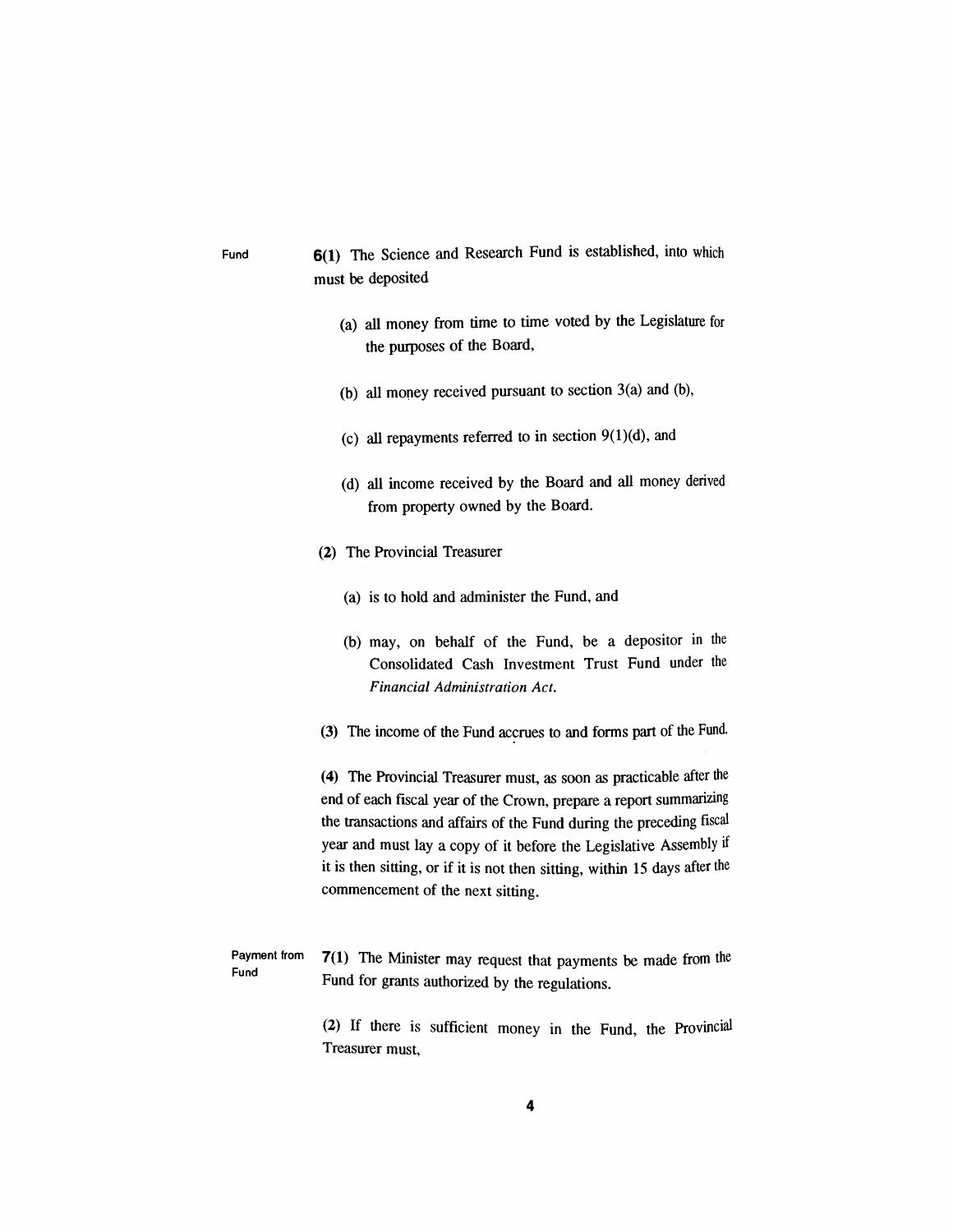- *(a) at the request of the Minister under subsection (1) made on reasonable notice, pay money from the Fund for making grants,*
- *(b) at the request of the Minister made on reasonable notice, pay money from the Fund*
	- *(i) for the remuneration and expenses of the members of the Panel, and*
	- *(ii) for the Panel's operations,*

*and*

- *(c) at the request of the Board made on reasonable notice, pay money from the Fund that, in the opinion of the members of the Board, is required by the Board for its operations.*
- *Panel 8(1) The Minister may appoint an International Expert Review Panel consisting of not fewer than 6 members, each for a term not exceeding 6 years.*

*(2) The members of the Panel who are not employees of the Government may be paid remuneration and may receive reasonable living and travelling expenses while away from their ordinary places of residence in the course of their duties as members of the Panel at the rates prescribed by the Minister.*

*(3) The Panel must review the operations of the Board and submit a report on the Board's operations to the Minister and to the Board at intervals of 6 years from the date this Act comes into force.*

*(4) Notwithstanding subsection (1), the appointments of the members of the Panel lapse on the passing of a resolution of the Board made after the receipt by the Minister of the report of the Panel under subsection (3).*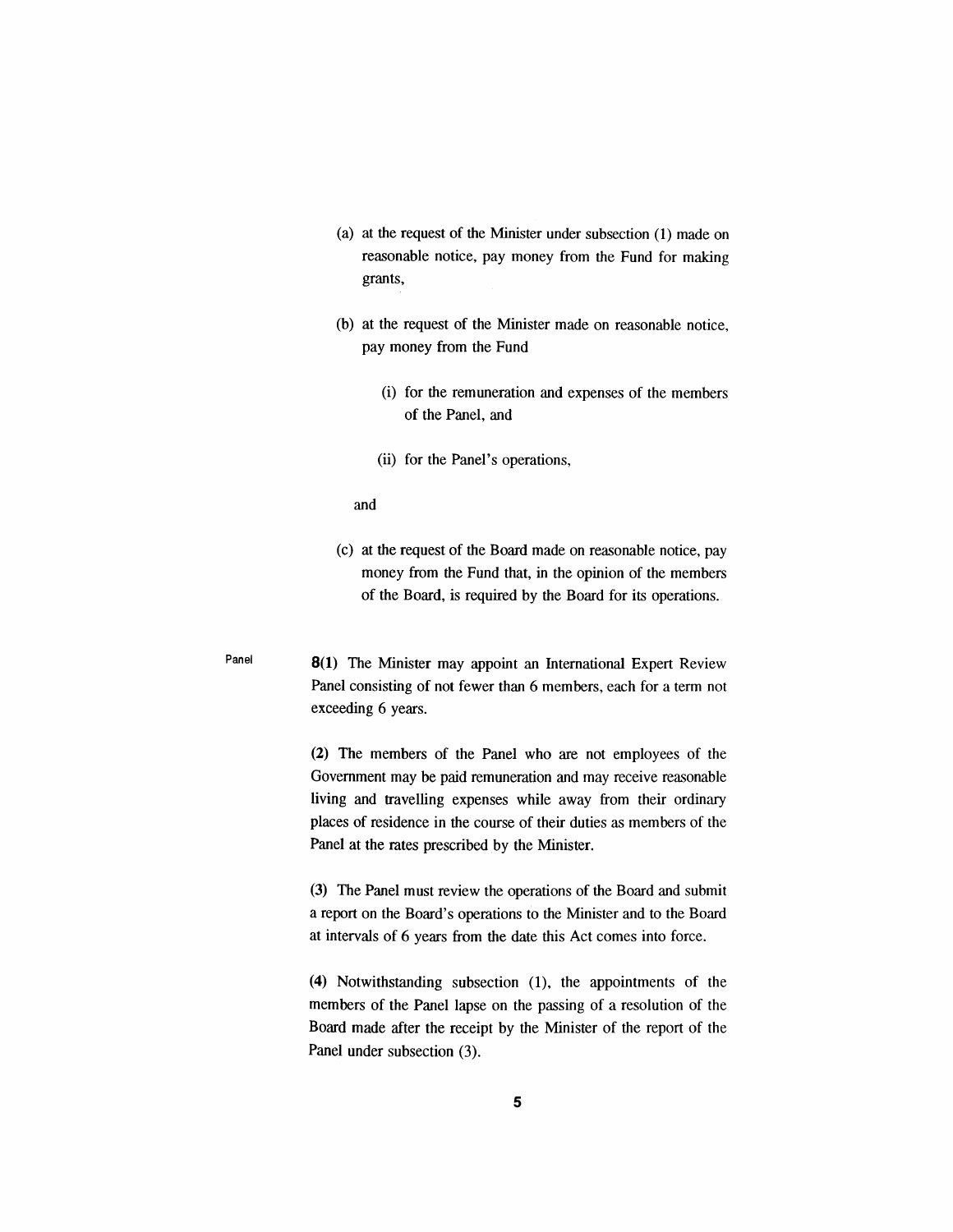#### *Regulations 9(1) The Lieutenant Governor in Council may make regulations*

- *(a) authorizing the Minister to make grants*
	- *(i) on the recommendation of the Board, if the amount of the grant is less than the amount prescribed in the regulations, and*
	- *(ii) on the recommendation of Executive Council, if the amount of the grant is equal to or greater than the amount prescribed in the regulations;*
- *(b) respecting the projects related to science or research for which grants may be made and limiting the amount of a grant or of a class of grant;*
- *(c) respecting applications for grants;*
- *(d) respecting the conditions required to be met by an applicant to render it eligible for a grant and respecting the conditions on which a grant is made, including requiring the repayment of the grant to the Fund if the conditions are not met;*
- *(e) respecting any matter related to the payment of a grant, including but not limited to providing for the payment of a grant in a lump sum or by instalments and when the lump sum or the instalments may be paid and requiring the recipient to account for the way in which the grant is spent in whole or in part;*
- *(f) respecting the preparation and submission of reports by the Board.*

*(2) Regulations made under subsection (1) may be specific or general in their application.*